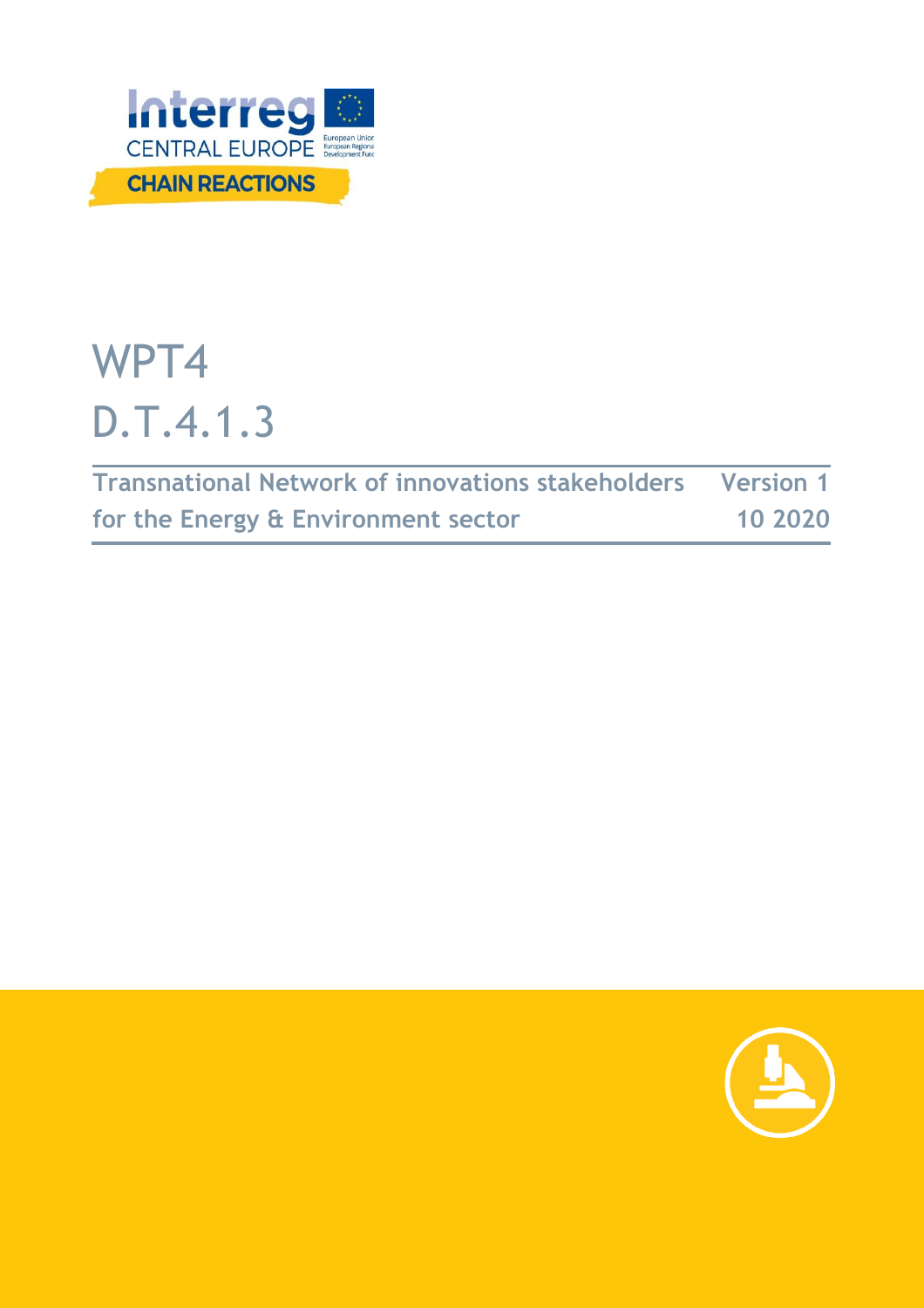



| <b>Project information</b>                |                                                                                                       |  |
|-------------------------------------------|-------------------------------------------------------------------------------------------------------|--|
| Project Index Number:                     | CE1519                                                                                                |  |
| Project Acronym:                          | <b>CHAIN REACTIONS</b>                                                                                |  |
| Project Title:                            | Driving smart industrial growth through value chain innovation                                        |  |
| Website:                                  | https://www.interreg-central.eu/Content.Node/CHAIN-REACTIONS.html                                     |  |
| Start Date of the Project:                | 01.04.2019                                                                                            |  |
| Duration:                                 | 36 Months                                                                                             |  |
| <b>Document Control page</b>              |                                                                                                       |  |
| Deliverable Title (overall):              | D.T.4.1.1-5 - Transnational Networks of innovations stakeholders (TNIS)                               |  |
| Deliverable Title<br>(target sector):     | D.T.4.1.3 – Transnational network of innovations stakeholders in the En-<br>ergy & Environment sector |  |
| Lead Contractor of the De-<br>liverable:  | PP2 - Styrian Technology Park                                                                         |  |
| Responsible PP duo of spe-<br>cific TNIS: | PP10-R-Tech<br>$PP2 - STP$                                                                            |  |
| Authors:                                  | Manfred Binder, R-Tech<br>$\overline{\phantom{a}}$<br>Marko Kac, STP<br>$\overline{\phantom{a}}$      |  |
| <b>Contractual Delivery Date:</b>         | $30.09.2020 - 31.03.2022$                                                                             |  |
| <b>Actual Delivery Date:</b>              | 11.11.2020                                                                                            |  |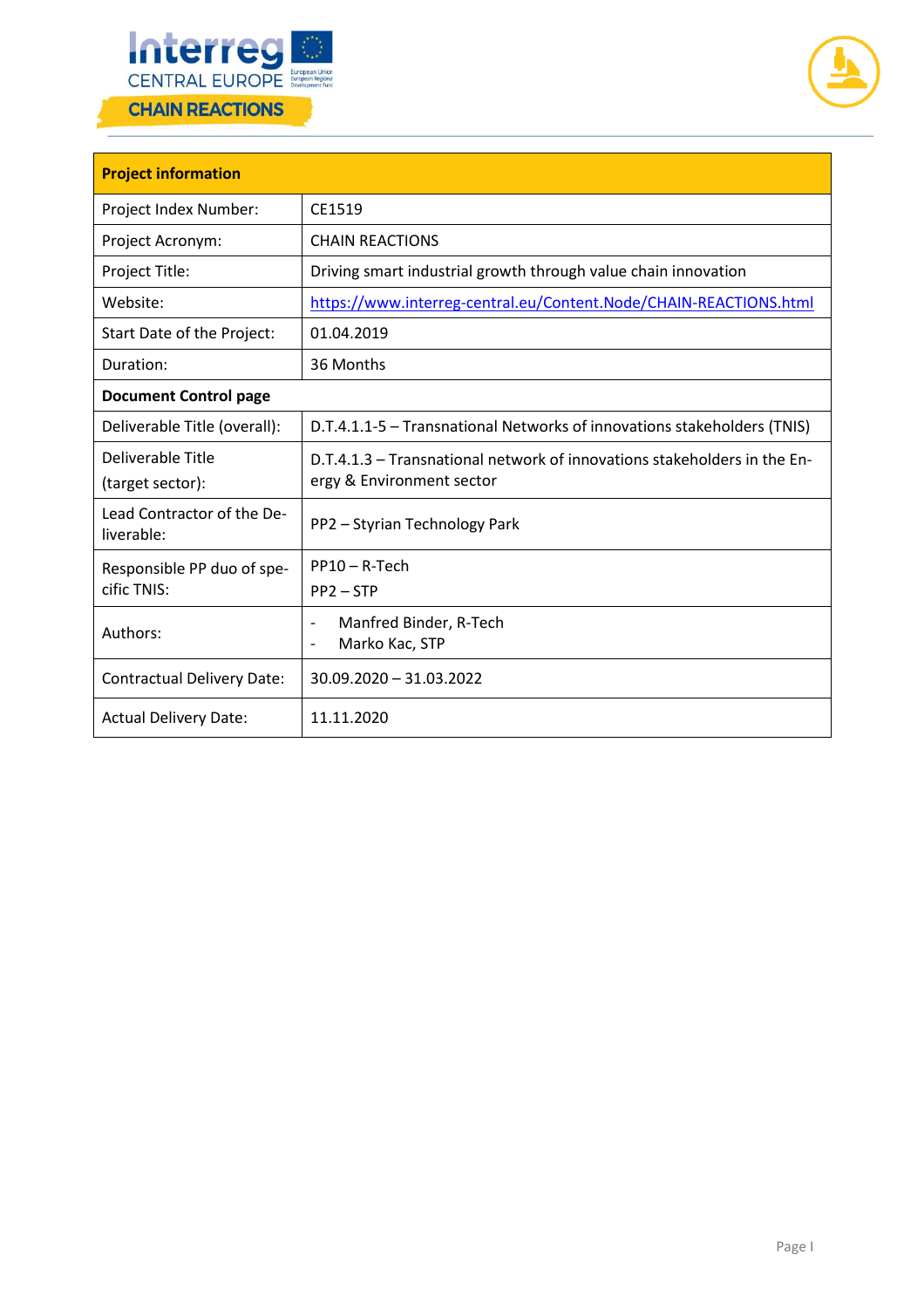



# **Table of content**

# **Abbreviations**

- IGA Innovation and Growth Alliance
- PESTEL Political, Economic, Social, Technological, Environmental and Legal factors
- PP Project Partner
- RDI Research, Development and Innovation
- RIS3 Regional Strategy for Research and Innovation for Smart Specialisation
- SME Small and Medium Entreprise
- TEP Transregional Exploitation Plan
- TIIA Transnational Industrial Innovation Agenda
- TIIR Transnational Industrial Innovation Roadmap
- TNIS Transnational networks of innovations stakeholders
- TOSC Transnational open collaboration space
- WPT Work Package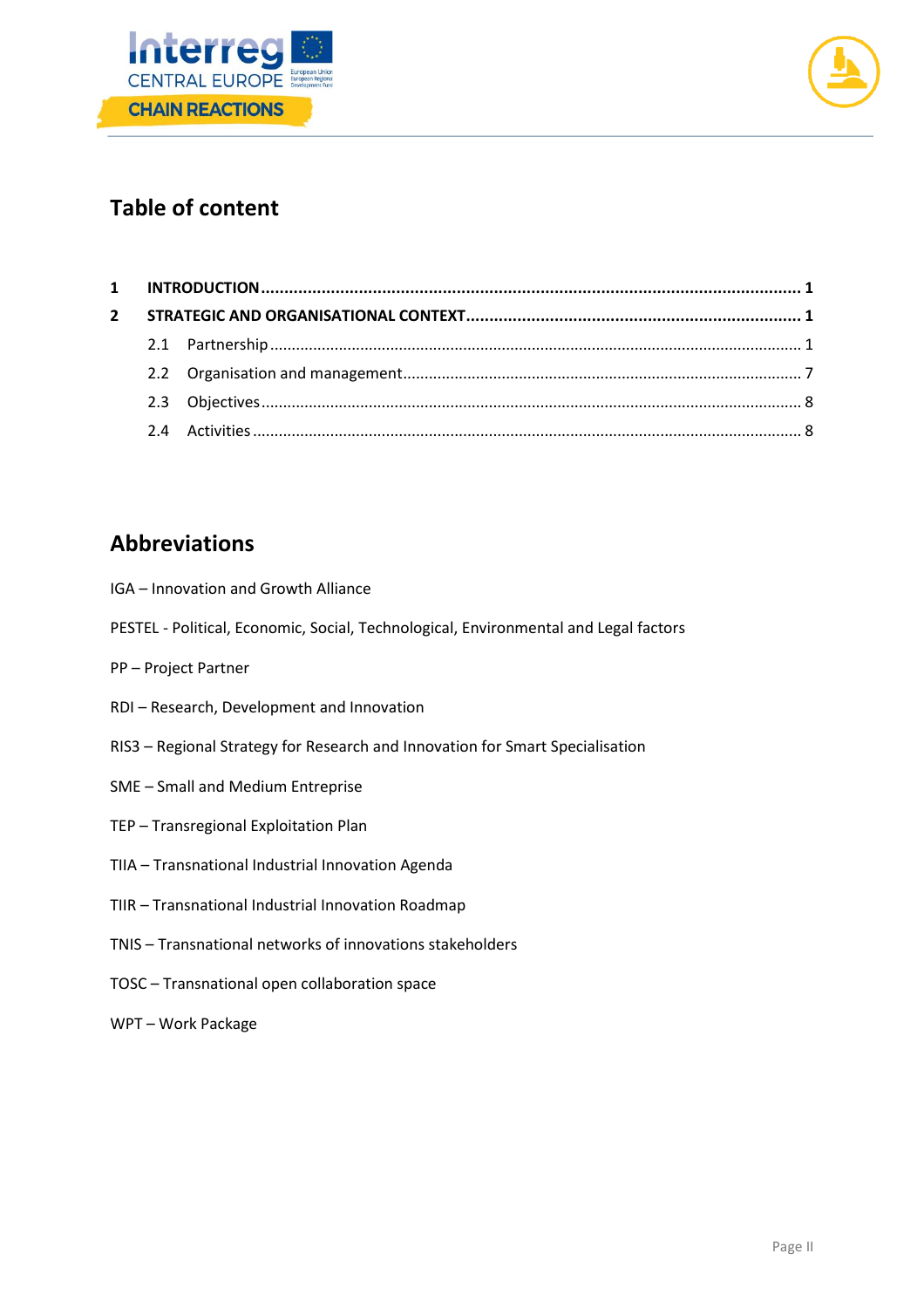



# <span id="page-3-0"></span>**1 INTRODUCTION**

CHAIN REACTIONS project addresses the challenge for industrial regions not benefitting from innovation activities from large leading corporations to increase regional capacity to absorb new knowledge and turn it into competitiveness edge and business value. There is a strong need to help SMEs to overcome capacity shortages for innovation and integration into transnational value chains. The project aims at empowering regional ecosystems with the knowledge and tools to help businesses overcome those barriers and generate sustained growth through value chain innovation.

Building on the developed regional IGAs (WPT2) and the models and instruments (WPT1) tested in pilots (WPT3), the PP10 R-Tech and PP2 STP are setting-up transnational networks of innovations stakeholders (TNIS) in the selected industrial sectors of Energy & Environment. The developed transnational network will perform jointly a foresight exercise (workshops) and develop the previous results into industrial innovation roadmaps, i.e. trends and expected innovations over time (5-10 years), forming the basis for collaborative value chain innovation processes.

Following the regional IGAs' actions of the support and implementation of transnational pilots aiming at supporting value chain innovation (WPT3), the main activities of transnational networks of innovations stakeholders are to develop transregional innovation networks and agendas (WPT4) in selected industrial sectors, in particular to contribute to the following project outputs:

- O.T4.1 Thematic industrial innovation roadmaps;
- O.T4.2 Thematic innovation agendas;
- O.T4.3 Thematic transnational exploitation plans and open collaboration spaces.

## <span id="page-3-1"></span>**2 STRATEGIC AND ORGANISATIONAL CONTEXT**

Transnational network of innovations stakeholders for the Energy & Environment sector builds its strategy on the performed Value Chain Analysis on one hand, and developed Transnational Pilot on the other, presenting the main guidelines for planning and implementing defined sectoral actions.

Value chain analysis builds on the results of a combination of classic methods (Porter's Five Forces, PESTEL analysis, Business Model Canvas) with the specific approach of CHAIN REACTIONS (innovation drivers) and the regional specificities of the target environment. The main aim of the transnational pilot was to define collective actions to implement the potentials for value chain innovation processes identified during the value chain analysis of Energy & Environment sector carried out within the project.

Pilot enables the project partners and their key regional stakeholders to deepen their knowledge of value chain innovation processes in general and a deep understanding on how they apply specifically in regional businesses and value chains. By using the models and instruments developed they will reach autonomy in the use of models and instruments for supporting and monitoring innovation in their home region and will be able to contribute to transnational innovation processes.

<span id="page-3-2"></span>The current transition of energy systems poses major challenges in the sector energy and environment. This transformation is highly encouraged by policymakers due to the negative effects of common fossil fuels for the climate. The electrification of the transport industry is an important branch to achieve this goal, as it is one of the main emitters. As a result from the value chain analyses it becomes evident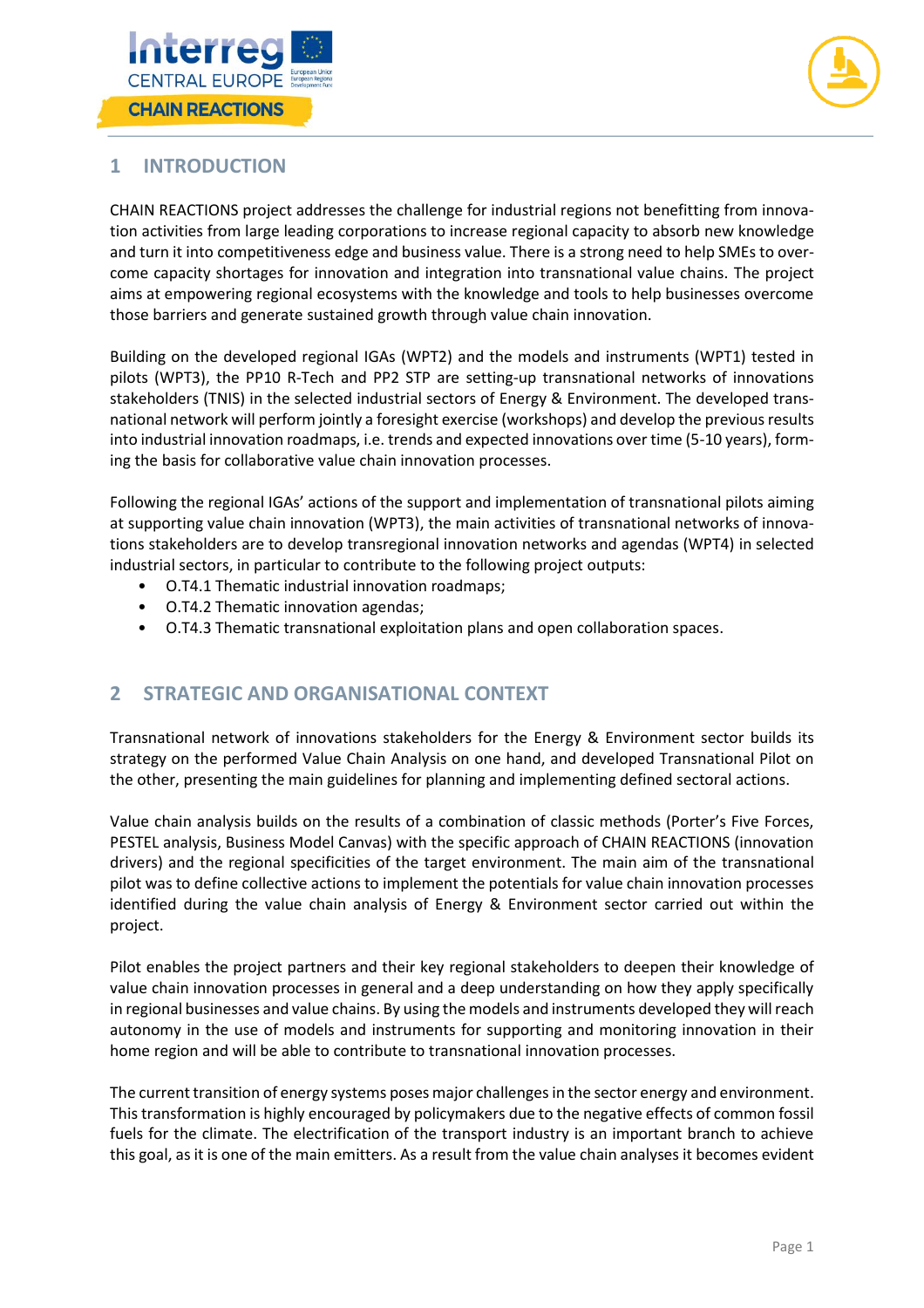



that future electric vehicles will be connected by a fast data connection to a cloud or to a service platform and this will enable a host of new functions. These functions may include apps that allow motorists to book parking space and charging stations, for instance, or to have special offers displayed based on the driver's position. Furthermore, it will be possible to perform much more detailed and intensive remote maintenance, diagnosis and software updates for vehicles. An overarching platform is to collect, evaluate and process the data from the vehicles along with route planning. In this way, individual proposals can be provided to motorists in order to optimise travel time, including proposals for using charging stations.

It is necessary to explore the implementation of new technologies for cross-industry cooperation of energy systems and e-mobility. A series of Transnational Pilot workshops will boost cooperation by transferring knowledge from the different sectors between Chain Reactions partners.

The Transnational Pilot workshops will be organized by R-Tech virtually with the aid of online cloud tools. The transfer focusses on cross sectoral topics, the sector electromobility and the sector energy systems. A typical workshop will be structured in a presentation held by a local expert, a Question & Answers session and a concluding idea generation session. The participants will have the opportunity to analyse the major points of the presentation using online design thinking tools followed by an ideation step using a value proposition canvas as compiled in WTP1. We expect the output to include potential business ideas, value propostions and a portfolio of new technologies with potential. Ideally, the business models will extend to hydrogen technologies, automated driving and the expansion of municipal fleets of electro vehicles. To foster the generation of practical ideas, we schedule a followup with members of the IGA and SME after the second workshop in April 2021. The content of the first two transnational workshops will be analyzed using the value proposition canvas tool. This will allow the participants to reflect on regional trends, challenges and opportunities that have been presented so far. The outcome of the ideation process will be presented to the stakeholders in the final workshop in June 2021.

| Threat of new | In favour of entrants                                                                                                                                                                                                                                                                                                                                                                                                                  | In favour of incumbents                                                                                                                                                                                                                                                                                                                                                                                                        |
|---------------|----------------------------------------------------------------------------------------------------------------------------------------------------------------------------------------------------------------------------------------------------------------------------------------------------------------------------------------------------------------------------------------------------------------------------------------|--------------------------------------------------------------------------------------------------------------------------------------------------------------------------------------------------------------------------------------------------------------------------------------------------------------------------------------------------------------------------------------------------------------------------------|
| entrants      | Based on a long tradition in the<br>٠<br>automotive sector, Bavaria and<br>particularly the<br>0f<br>region<br>Regensburg provide a promising<br>framework for the foundation of<br>new companies in this area due to<br>structures<br>the<br>existing<br>and<br>networks.<br>The university location Regensburg<br>$\bullet$<br>has a large number of excellently<br>students<br>educated<br>and<br>professionals<br>therefore<br>and | The wage and investment costs in<br>$\bullet$<br>Bavaria are very high, what leads to<br>particularly<br>high<br>capital<br>a<br>requirement<br>There is a general shortage of<br>$\bullet$<br>skilled and junior skilled workers in<br>mathematics, computer science,<br>science and technology (STEM).<br>The so-called "STEM gap" in the<br>Regensburg region is intensified by<br>competition with metropolitan<br>regions |
|               | provides good conditions for new<br>firms                                                                                                                                                                                                                                                                                                                                                                                              | Slovenia is an important link in the<br>$\bullet$<br>development of components for<br>electric vehicles globally. Many                                                                                                                                                                                                                                                                                                         |

Respecting the results of Porter's Five Forces analysis the following specific regional aspects were defined for the e-mobility sub-sector: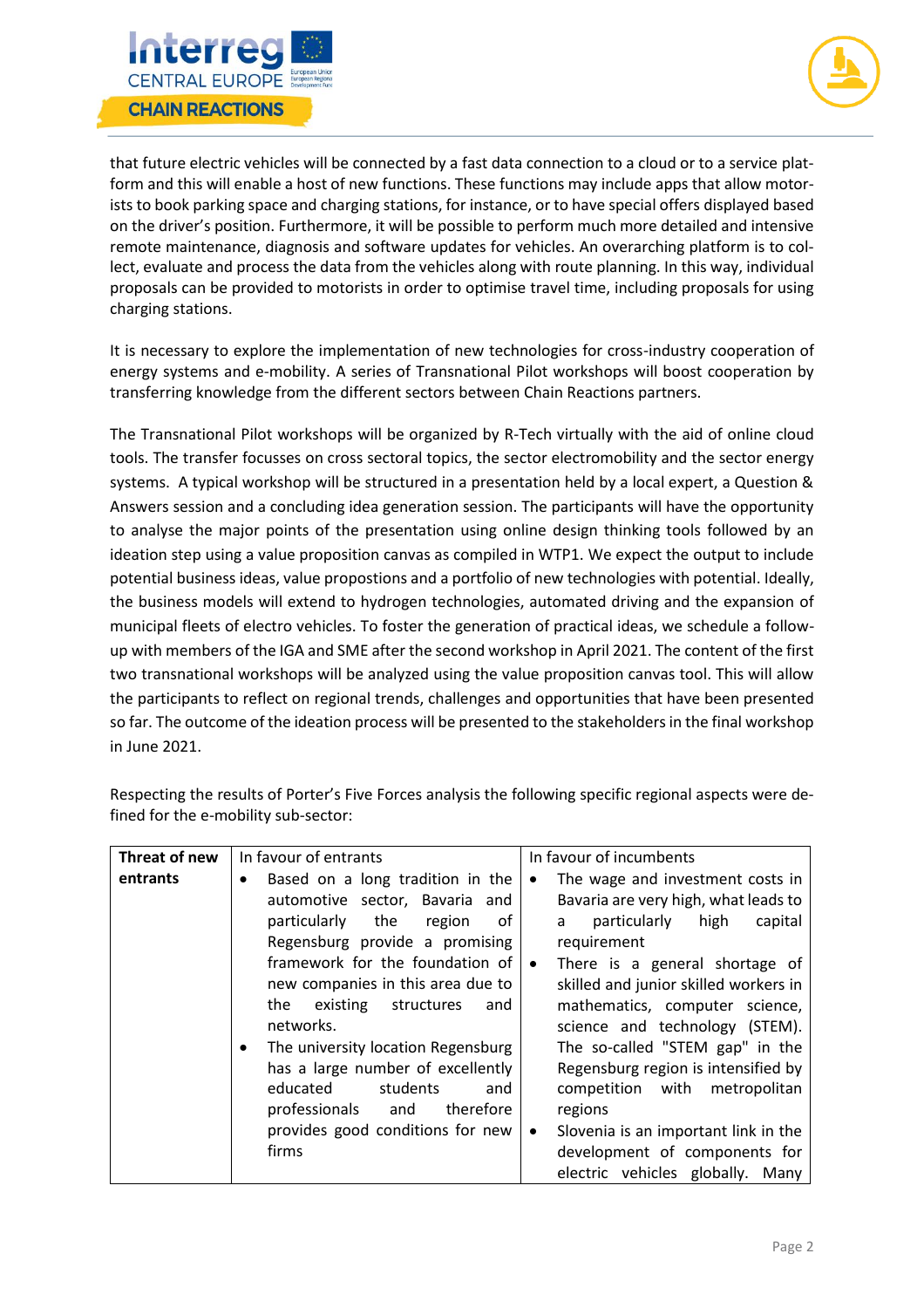



|                   | Slovenia has a long tradition of<br>activities<br>economic<br>in<br>the<br>automotive/transport sector. High-<br>skilled workers are available at<br>more favourable conditions as in<br>the countries of West / North<br>Europe, which may stimulate new<br>players to position their facilities<br>there.                                                                                                                                                                                                                                                                                                                                                                                                                                                                                                                                                                                                                                                                                                         | electric cars boast elements of<br>Slovenian<br>knowledge<br>and<br>production<br>generated<br>the<br>in<br>R&D<br>existing<br>and<br>production<br>players.                                                                                                                                                                                                                                                                                                                                                                                                                                                                                                                                                                                                                                                                                                                                                                                                                                                                                                                      |
|-------------------|---------------------------------------------------------------------------------------------------------------------------------------------------------------------------------------------------------------------------------------------------------------------------------------------------------------------------------------------------------------------------------------------------------------------------------------------------------------------------------------------------------------------------------------------------------------------------------------------------------------------------------------------------------------------------------------------------------------------------------------------------------------------------------------------------------------------------------------------------------------------------------------------------------------------------------------------------------------------------------------------------------------------|-----------------------------------------------------------------------------------------------------------------------------------------------------------------------------------------------------------------------------------------------------------------------------------------------------------------------------------------------------------------------------------------------------------------------------------------------------------------------------------------------------------------------------------------------------------------------------------------------------------------------------------------------------------------------------------------------------------------------------------------------------------------------------------------------------------------------------------------------------------------------------------------------------------------------------------------------------------------------------------------------------------------------------------------------------------------------------------|
| <b>Bargaining</b> | In favour of suppliers                                                                                                                                                                                                                                                                                                                                                                                                                                                                                                                                                                                                                                                                                                                                                                                                                                                                                                                                                                                              | Not in favour of suppliers                                                                                                                                                                                                                                                                                                                                                                                                                                                                                                                                                                                                                                                                                                                                                                                                                                                                                                                                                                                                                                                        |
| power of          | In the areas of Bavaria<br>and<br>$\bullet$                                                                                                                                                                                                                                                                                                                                                                                                                                                                                                                                                                                                                                                                                                                                                                                                                                                                                                                                                                         | With the world-renowned<br>$\bullet$<br>car                                                                                                                                                                                                                                                                                                                                                                                                                                                                                                                                                                                                                                                                                                                                                                                                                                                                                                                                                                                                                                       |
| suppliers         | Regensburg car manufacturers and<br>suppliers are both established.<br>Based on the importance of both<br>industries for the region, their<br>concerns are equally weighted by<br>policymakers.<br>Car manufacturers as well as car<br>component manufacturers have<br>large development teams, ready to<br>liaise in different project teams or<br>bilateral projects to draw<br>on<br>knowledge and information<br>on<br>emerging technologies $-$ in this<br>context Slovenian participants are<br>actively participating also in the<br>field of electromobility.<br>With the increase in the number of<br>electricity<br>consumption<br>EVs,<br>increases. Slovenia positions highly<br>in the number of fast charging<br>stations, as among Slovenian's<br>electricity suppliers there is strong<br>awareness that it is important to<br>integrate the EV charging process<br>into smart grid systems, which can<br>make a significant contribution to<br>the efficiency of customer and<br>producer pooling. | manufacturer BMW, Regensburg is<br>home to a plant of one of such a<br>financially strong company.<br>Bavaria hosts BMW, Audi and the<br>$\bullet$<br>truck manufacturer MAN and is<br>therefore one of the world's<br>leading development locations in<br>the field of electromobility.<br>Slovenia<br>is<br>important<br>an<br>stakeholder in the development of<br>components for electric vehicles.<br>From basic development, through<br>development<br>component<br>and<br>production, car production, sales<br>and maintenance of technologically<br>advanced vehicles (which electric<br>vehicles<br>certainly<br>are),<br>to<br>establishing<br>comprehensive<br>services for them, construction of<br>charging<br>infrastructure<br>and<br>providing<br>to<br>them,<br>energy<br>electricity<br>especially<br>from<br>renewable sources. In Slovenia,<br>that mostly hosts produces of<br>components for the cars, there are<br>some small producers of the<br>vehicles also present, however<br>without a significant strength to<br>strongly influence wider markets, |
| <b>Bargaining</b> | In favour of buyers                                                                                                                                                                                                                                                                                                                                                                                                                                                                                                                                                                                                                                                                                                                                                                                                                                                                                                                                                                                                 | but rather to target specific niches.<br>Not in favour of buyers                                                                                                                                                                                                                                                                                                                                                                                                                                                                                                                                                                                                                                                                                                                                                                                                                                                                                                                                                                                                                  |
| power of          | For Slovenia we can say, that                                                                                                                                                                                                                                                                                                                                                                                                                                                                                                                                                                                                                                                                                                                                                                                                                                                                                                                                                                                       | The problem of the electric mobility<br>$\bullet$                                                                                                                                                                                                                                                                                                                                                                                                                                                                                                                                                                                                                                                                                                                                                                                                                                                                                                                                                                                                                                 |
| buyers            | choose<br>customers<br>ecological                                                                                                                                                                                                                                                                                                                                                                                                                                                                                                                                                                                                                                                                                                                                                                                                                                                                                                                                                                                   | infrastructure in general, as well as                                                                                                                                                                                                                                                                                                                                                                                                                                                                                                                                                                                                                                                                                                                                                                                                                                                                                                                                                                                                                                             |
|                   | solutions if this brings them price                                                                                                                                                                                                                                                                                                                                                                                                                                                                                                                                                                                                                                                                                                                                                                                                                                                                                                                                                                                 | in Slovenia, is the need for the long-                                                                                                                                                                                                                                                                                                                                                                                                                                                                                                                                                                                                                                                                                                                                                                                                                                                                                                                                                                                                                                            |
|                   | Electric<br>vehicles<br>savings.<br>are                                                                                                                                                                                                                                                                                                                                                                                                                                                                                                                                                                                                                                                                                                                                                                                                                                                                                                                                                                             | term investment required, which is                                                                                                                                                                                                                                                                                                                                                                                                                                                                                                                                                                                                                                                                                                                                                                                                                                                                                                                                                                                                                                                |
|                   | nowadays highly advantageous in                                                                                                                                                                                                                                                                                                                                                                                                                                                                                                                                                                                                                                                                                                                                                                                                                                                                                                                                                                                     | also necessarily linked to the critical                                                                                                                                                                                                                                                                                                                                                                                                                                                                                                                                                                                                                                                                                                                                                                                                                                                                                                                                                                                                                                           |
|                   | driving comfort, silence and non-                                                                                                                                                                                                                                                                                                                                                                                                                                                                                                                                                                                                                                                                                                                                                                                                                                                                                                                                                                                   | mass of electric vehicles on the                                                                                                                                                                                                                                                                                                                                                                                                                                                                                                                                                                                                                                                                                                                                                                                                                                                                                                                                                                                                                                                  |
|                   | exhausting driving, while they do                                                                                                                                                                                                                                                                                                                                                                                                                                                                                                                                                                                                                                                                                                                                                                                                                                                                                                                                                                                   | market.                                                                                                                                                                                                                                                                                                                                                                                                                                                                                                                                                                                                                                                                                                                                                                                                                                                                                                                                                                                                                                                                           |
|                   |                                                                                                                                                                                                                                                                                                                                                                                                                                                                                                                                                                                                                                                                                                                                                                                                                                                                                                                                                                                                                     |                                                                                                                                                                                                                                                                                                                                                                                                                                                                                                                                                                                                                                                                                                                                                                                                                                                                                                                                                                                                                                                                                   |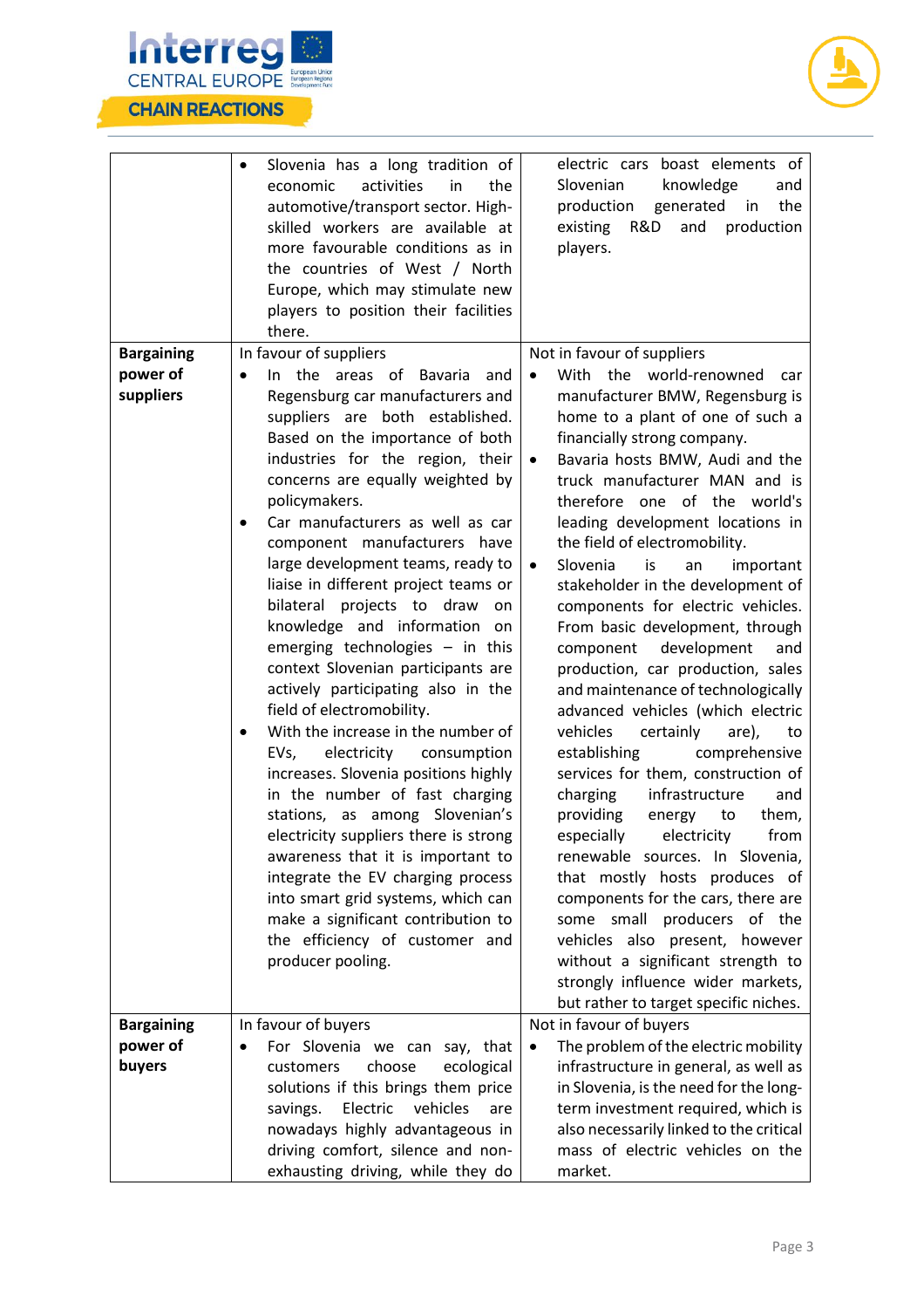



|                                            | reach conventional<br>quite<br>not<br>vehicles in terms of price yet.<br>Basically,<br>also<br>customers<br>in.<br>$\bullet$<br>Germany are looking for products<br>with the best price-performance<br>ratio. Particularly regarding energy<br>supply, the customers are, with a<br>which<br>few<br>exceptions<br>to<br>environmental conditions<br>are<br>decisive, above all price fixed. The<br>automotive sector is rather an<br>exception.<br>Since<br>the<br>car<br>traditionally has a high status for<br>Germans, many choose a brand<br>made in Germany or remain loyal<br>to a supplier over a long period of<br>time. However, due to the low<br>supply in the area of e-mobility and<br>declining<br>emotional<br>the<br>attachment to the car, German<br>customers are now increasingly<br>switching to other providers.                                                | Without subsidies, electric cars are<br>$\bullet$<br>economically<br>not<br>yet<br>fully<br>competitive with conventional cars.<br>This prevents many buyers from<br>making a purchase despite a<br>fundamental interest. Large-scale<br>subsidies will make electric cars<br>more attractive in terms of price,<br>but the costs are still a major<br>problem in making them attractive<br>to the mass market. In addition, an<br>electric car cannot yet optimally<br>fulfil some of the promotion<br>profiles such as long journeys,<br>which is why it is still uninteresting<br>for certain groups of buyers in<br>Germany.<br>The lack of a speed limit in<br>$\bullet$<br>Germany also discourages many<br>potential buyers, as speeds in<br>excess of 200 kilometres per hour<br>are desired, but hardly feasible<br>with an electric car. |
|--------------------------------------------|--------------------------------------------------------------------------------------------------------------------------------------------------------------------------------------------------------------------------------------------------------------------------------------------------------------------------------------------------------------------------------------------------------------------------------------------------------------------------------------------------------------------------------------------------------------------------------------------------------------------------------------------------------------------------------------------------------------------------------------------------------------------------------------------------------------------------------------------------------------------------------------|----------------------------------------------------------------------------------------------------------------------------------------------------------------------------------------------------------------------------------------------------------------------------------------------------------------------------------------------------------------------------------------------------------------------------------------------------------------------------------------------------------------------------------------------------------------------------------------------------------------------------------------------------------------------------------------------------------------------------------------------------------------------------------------------------------------------------------------------------|
|                                            |                                                                                                                                                                                                                                                                                                                                                                                                                                                                                                                                                                                                                                                                                                                                                                                                                                                                                      |                                                                                                                                                                                                                                                                                                                                                                                                                                                                                                                                                                                                                                                                                                                                                                                                                                                    |
| <b>Threat of</b><br>substitute<br>products | In favour of substitutes<br>Slovenia, The<br>Hydrogen<br>In.<br>$\bullet$<br>Technology Development Center<br>(RCVT) was<br>set<br>up<br>by five<br>companies and two<br>research<br>institutes in order to accelerate the<br>development<br>research,<br>and<br>realization of applied projects in<br>the field of hydrogen technologies,<br>as potential alternative<br>development activity for more<br>widely spread electric mobility<br>solutions.<br>The<br>German<br>promotes<br>state<br>drive<br>mobility<br>various<br>and<br>In<br>particular,<br>the<br>concepts.<br>hydrogen cell and the necessary<br>infrastructure<br>actively<br>are<br>promoted. Hydrogen is expected to<br>play a major role in Germany,<br>especially outside the passenger<br>transport sector. E.g. by 2050, more<br>than 65 percent of all forklifts are to<br>be operated with a fuel cell. | In favour of incumbents<br>Based on the two objectives<br>$\bullet$<br>directly related to electromobility<br>in Slovenian strategic orientations,<br>which are development of the<br>charging infrastructure on the<br>motorway cross and achieving<br>100% electric mobility in personal<br>and public transport by 2055, e-<br>mobility will be further favoured<br>among alternative mobility options<br>in Slovenia in the future.<br>Similar to Slovenia, Germany is fully<br>٠<br>committed to electric mobility.<br>When it comes to promotion and<br>incentives, no alternative concept<br>is nearly supported as much as<br>electromobility.                                                                                                                                                                                             |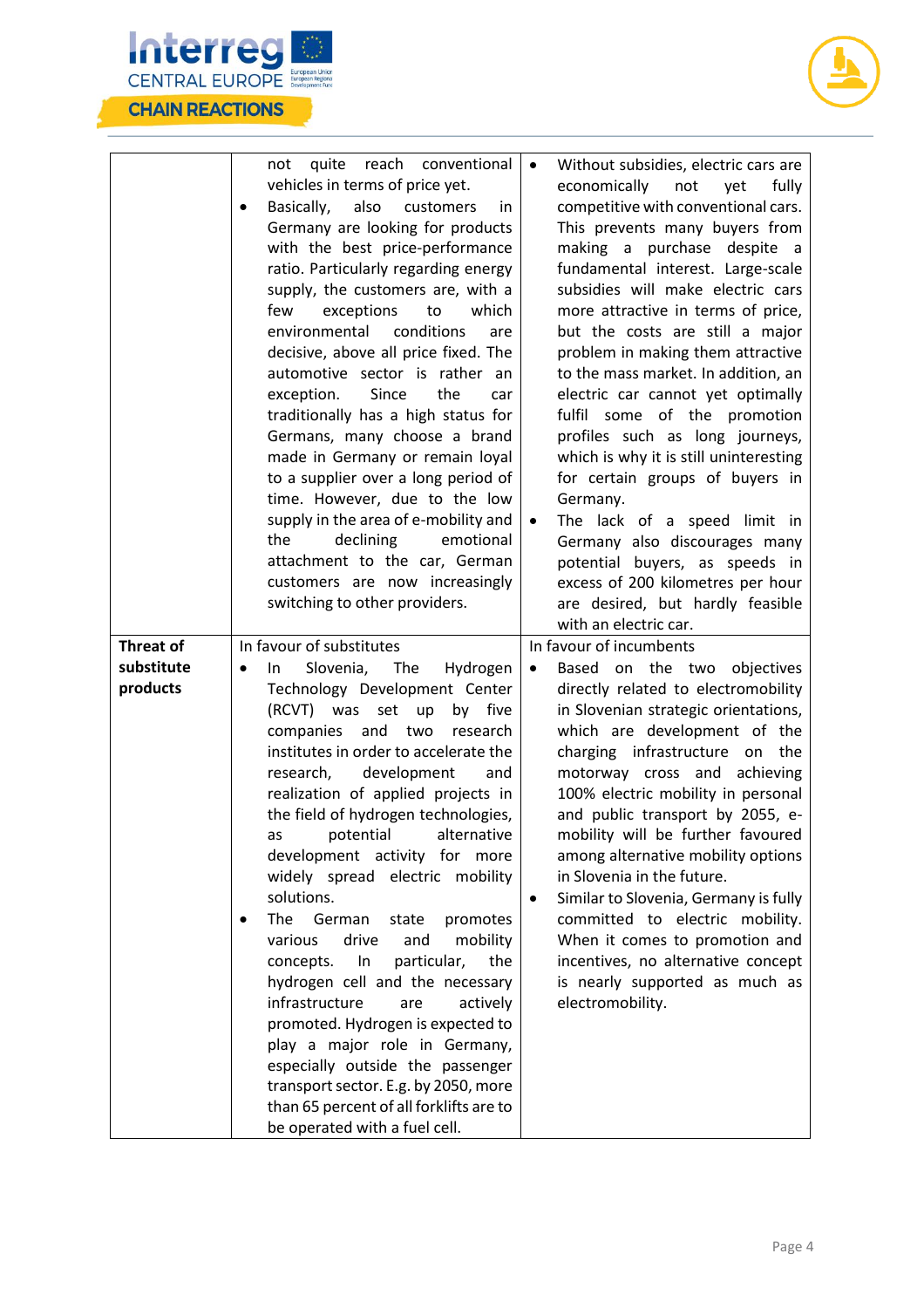



| <b>Rivalry among</b> | Aspect fostering rivalry                       | Aspect limiting rivalry                                       |
|----------------------|------------------------------------------------|---------------------------------------------------------------|
| existing             | In Slovenia (and wider), start-up<br>$\bullet$ | Identified common development<br>$\bullet$                    |
| competitors          | of the                                         |                                                               |
|                      | companies are<br>aware                         | challenges among manufacturers                                |
|                      | development<br>market<br>and                   | may enhance their collaboration on                            |
|                      | opportunities in the global market.            | development<br>certain<br>and                                 |
|                      | By accelerating development and                | production tasks, thus<br>limiting                            |
|                      | investment they are seriously                  | rivalry and converting<br>it into                             |
|                      | putting the electric mobility into             | cooperation.                                                  |
|                      | position of becoming a<br>real                 | As<br>$\mathsf{a}$<br>increasing<br>result<br>of<br>$\bullet$ |
|                      | possibility for future mass mobility.          | foreign<br>competition<br>from                                |
|                      | By that, the existing companies                | the<br>manufacturers,<br>German                               |
|                      | which were initially restrained from           | automotive industry is trying to                              |
|                      | e-mobility in order to protect                 | maintain its status as world market                           |
|                      | already realized investments and               | leader. To this end, the groups are                           |
|                      | tied assets to classic drives, are             | working more closely together.                                |
|                      | gradually forced in the same                   | Furthermore,<br>based<br>on<br>the                            |
|                      | direction.                                     | different<br>chosen<br>electrification                        |
|                      | Due to the strong automotive                   | strategies, most German suppliers                             |
|                      | industry in Germany, various large             | in the field of electric cars are not                         |
|                      | groups compete for market shares               | direct competitors.                                           |
|                      | in the field of e-mobility. While the          |                                                               |
|                      | automotive market has been fairly              |                                                               |
|                      | stable<br>in<br>recent years,<br>the           |                                                               |
|                      | introduction of electric cars and the          |                                                               |
|                      |                                                |                                                               |
|                      | associated new, highly competitive             |                                                               |
|                      | market has had a particularly                  |                                                               |
|                      | strong impact on Germany. The                  |                                                               |
|                      | more the car industry in Germany               |                                                               |
|                      | comes under pressure, the more                 |                                                               |
|                      | the rivalry between the companies              |                                                               |
|                      | increases.                                     |                                                               |

Styrian region set the following objectives to be reached within the pilot project implementation timeframe:

- Overall Value chain innovation support and potential implementation within the interested SMEs;
- Pilot and transnational impact and support within the Slovenia, Croatia and Poland;
- Strengthening the transnational collaboration and Dissemination within the innovative SMEs and other related R&D&I institutions (Quadruple / Quintuple helix coverage).

The main activity of the Styrian pilot is development of Chain Reactions e-Mobility and Circular Economy Innovation HUB ("Hotspot") of Slovenia (Styria), comprising virtual demonstration / business model innovation lab for circular economy and e-mobility approaches and pilot e-learning hub (incl. on-line and on-site trainings for IGAs and stakeholders).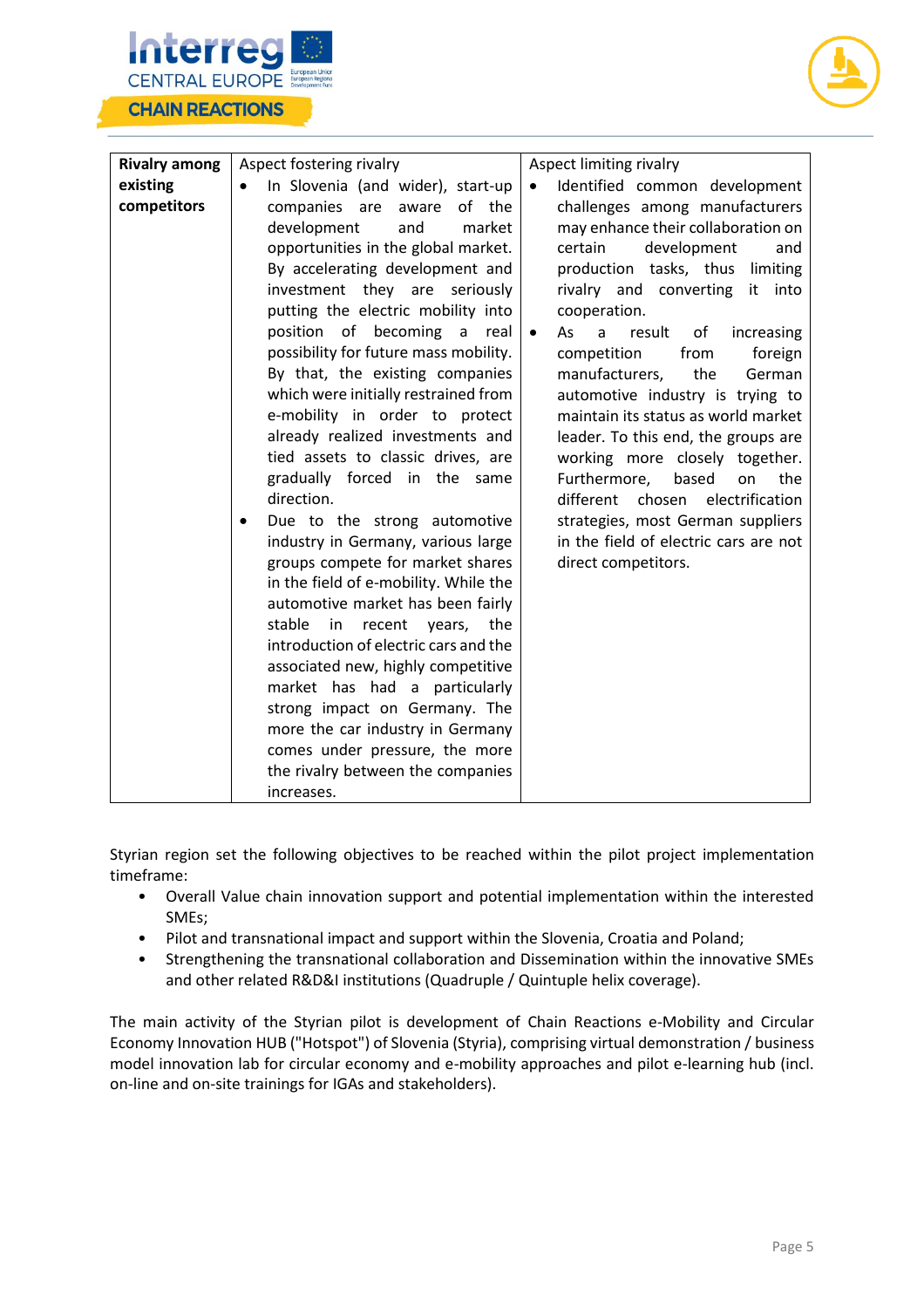



R-Tech strategic objectives are the following:

- Support and stimulate the flow and exchange of knowledge between start-ups, SME and established enterprises across Poland, the Czech Republik and Germany.
- The promotion and establishment of transnational cooperation in the field of emobility based on the exchange of expert knowledge in various fields.

Based on the exchange of knowledge between companies and experts in the field of energy and mobility created by the events, the aim is to develop new business innovations and strategies or to further develop existing ones. By bringing together two key topics, energy and mobility, the planned workshops will provide companies that focus on one of these topics with expertise and practical experience and expand their range of services in both areas. Consequently, the first expected output of the workshops is that participants will turn to a bilateral approach for the integration of electromobility under consideration of energy aspects and that at least some new project ideas will be generated by this new approach.

#### **2.1 Partnership**



Transnational network of innovations stakeholders for the Energy & Environment sector is based on the quintuple helix system, representing knowledge as the core of the system which (circulating between societal subsystems) changes to innovation and knowhow in a society (knowledge society) and for the economy (knowledge economy). Respecting the quintuple helix TNIS builds its operation on five subsystems (helices): education and economic system, natural environment, media-based and culture-based public (also 'civil society'), and the political system, emphasising the efforts on RDI, entrepreneurship and supporting public sector.

The network is consisted of the following partners:

| Region R-Tech, Regens- | 1. | <b>BioPark Regensburg GmbH</b>                       |
|------------------------|----|------------------------------------------------------|
| burg (PP10)            |    | 2. City of Regensburg                                |
|                        | 3. | <b>Cluster Mechatronics &amp; Automation</b>         |
|                        | 4. | IHK Regensburg (Chamber of Commerce)                 |
|                        |    | 5. IT Security Cluster Bavaria                       |
|                        | 6. | Ostbayerische Technische Hochschule Regensburg (OTH) |
|                        | 7. | Universität Regensburg                               |
|                        | 8. | R-Tech GmbH                                          |
|                        | 9. | Cluster Strategische Partnerschaft Sensorik e.V.     |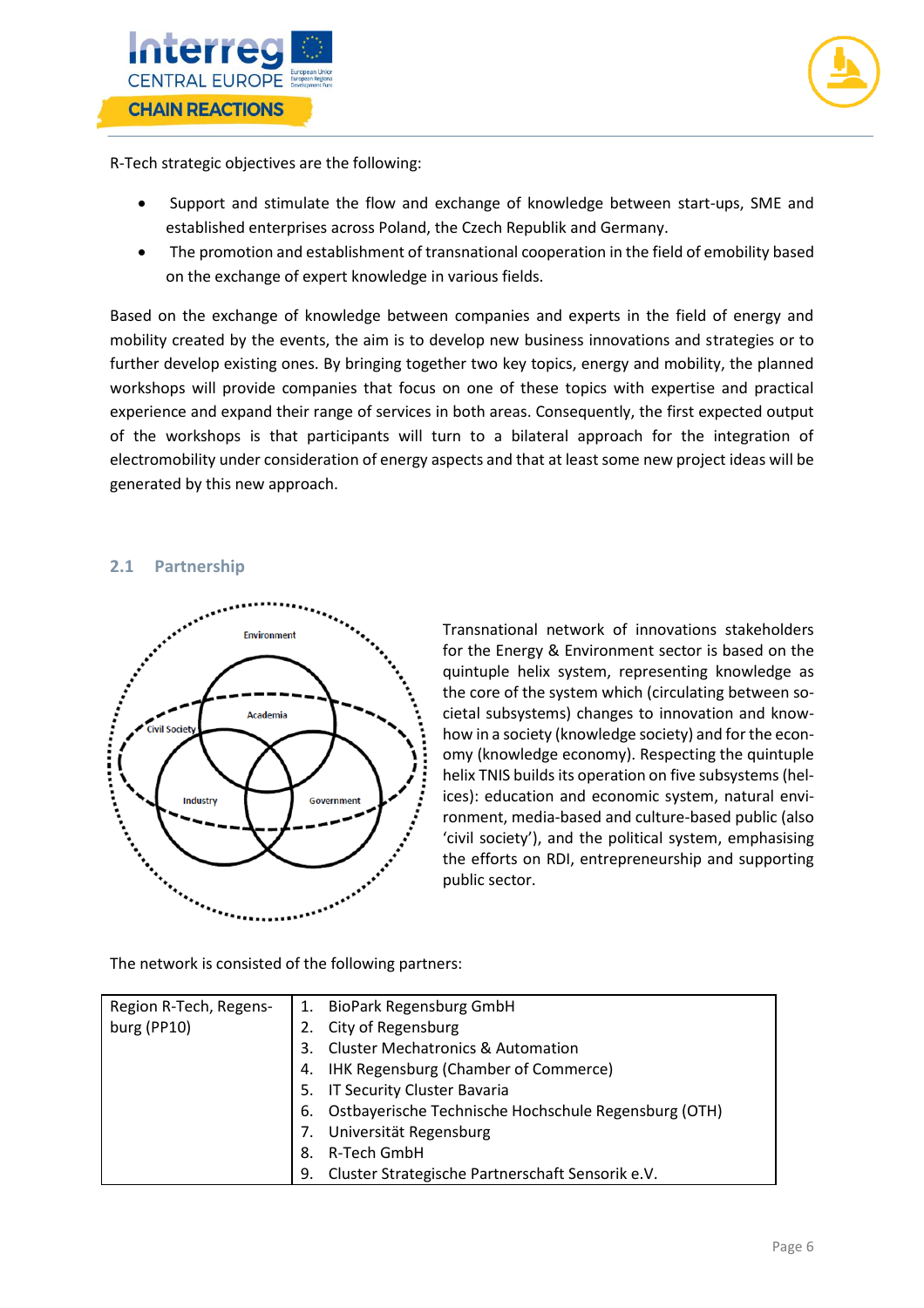



|                          | 10. Zentrum Industrie 4.0                                          |
|--------------------------|--------------------------------------------------------------------|
|                          | 11. Continental AG                                                 |
|                          | 12. Krones AG                                                      |
|                          | 13. Osram AG                                                       |
|                          | 14. InSys Microelectronics GmbH                                    |
|                          | 15. Bertrand Technologie GmbH                                      |
|                          | 16. Energieagentur Regensburg e.V.                                 |
|                          | 17. Infineon Technologies AG                                       |
|                          | 18. AVL GmbH                                                       |
|                          | 19. Microfuzzy GmbH                                                |
|                          | 20. Bayernwerk AG                                                  |
|                          | 21. Das Stadtwerk Regensburg GmbH                                  |
|                          | 22. REWAG AG & Co KG                                               |
| Region of Styria, Slove- | 1. Styrian Technology Park                                         |
| nia (PP2)                | 2. Maribor Development Agency                                      |
|                          | <b>WCYCLE Institute Maribor</b><br>3.                              |
|                          | Regional Development Agency Posavje<br>4.                          |
|                          | 5. E-Institute, Institute for Comprehensive Development Solutions  |
|                          | 6. Technocentre (University of Maribor)                            |
|                          | 7. Digital Innovation Hub (University of Maribor)                  |
|                          | 8. TECES - Technological Centre for Electro Machines               |
|                          | Technology Network ICT Institute<br>9.                             |
|                          | 10. FABLAB Network Slovenia (University of Ljubljana, Faculty of   |
|                          | <b>Electrical Engineering)</b>                                     |
|                          | 11. TECOS - Slovenian Tool and Die Development Centre              |
|                          | 12. SPIRIT SLOVENIA - Public Agency for Entrepreneurship, Interna- |
|                          | tionalisation, Foreign Investment and Technology                   |
|                          | 13. Chamber of Commerce and Industry of Štajerska                  |
|                          | 14. Slovenian Energy Agency                                        |
|                          | 15. Faculty of Polymer Technology                                  |
|                          | 16. Tushek Supercars Ltd.                                          |
|                          | 17. EMSISO d.o.o.                                                  |

### <span id="page-9-0"></span>**2.2 Organisation and management**

Management and coordination of Energy & Environment sector TNIS is provided by project partner duo PP10 R-Tech and PP2 STP. The management structure of the network is based on democratic principles, where all partners are equal.

For the project period, the above PP duo takes over the management role and acts as coordinators responsible for managing the operations and disseminating information among the network partners. The network coordinators are at the same time responsible for operational and technical matters in order to ensure the functioning of the network. After the project conclusion, the network partnership may reaffirm the existing ones or select a new network coordinator(s).

It is highly recommended that network partners provide professional support to the operation of the network in accordance with their professional competencies.